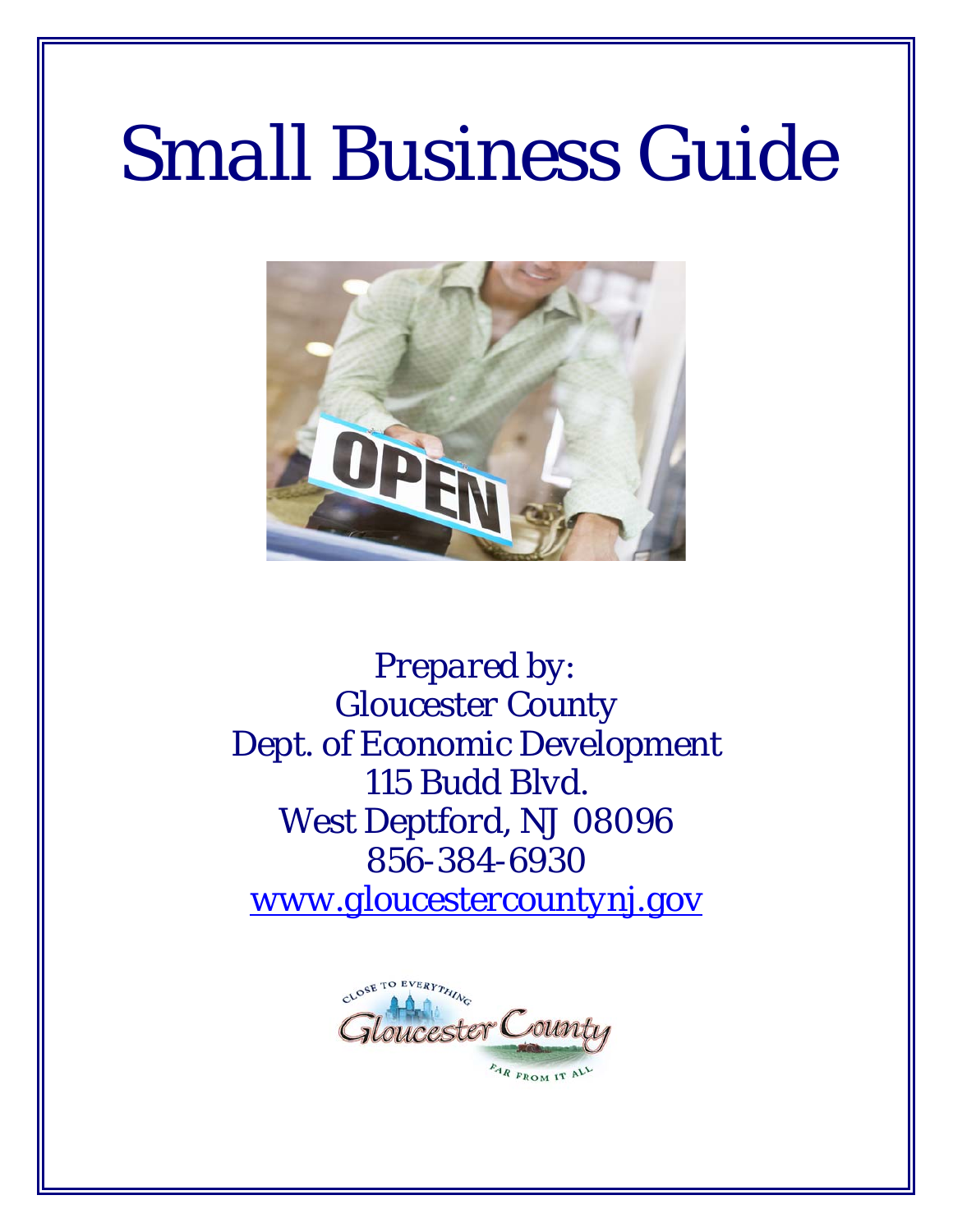This brochure is provided as a service of the Gloucester County Board of Chosen Freeholders

> Robert M. Damminger **Director**

> > Frank J. DiMarco Deputy Director

Lyman Barnes Daniel Christy Jim Jefferson James J. Lavender, Ed.D Heather Simmons

In cooperation with the Dept. of Economic Development (856) 384-6930

Heather Simmons, Freeholder Liaison

Thomas Bianco, Director

Workforce Development Board Michelle Shirey Executive Director

(856) 384-6930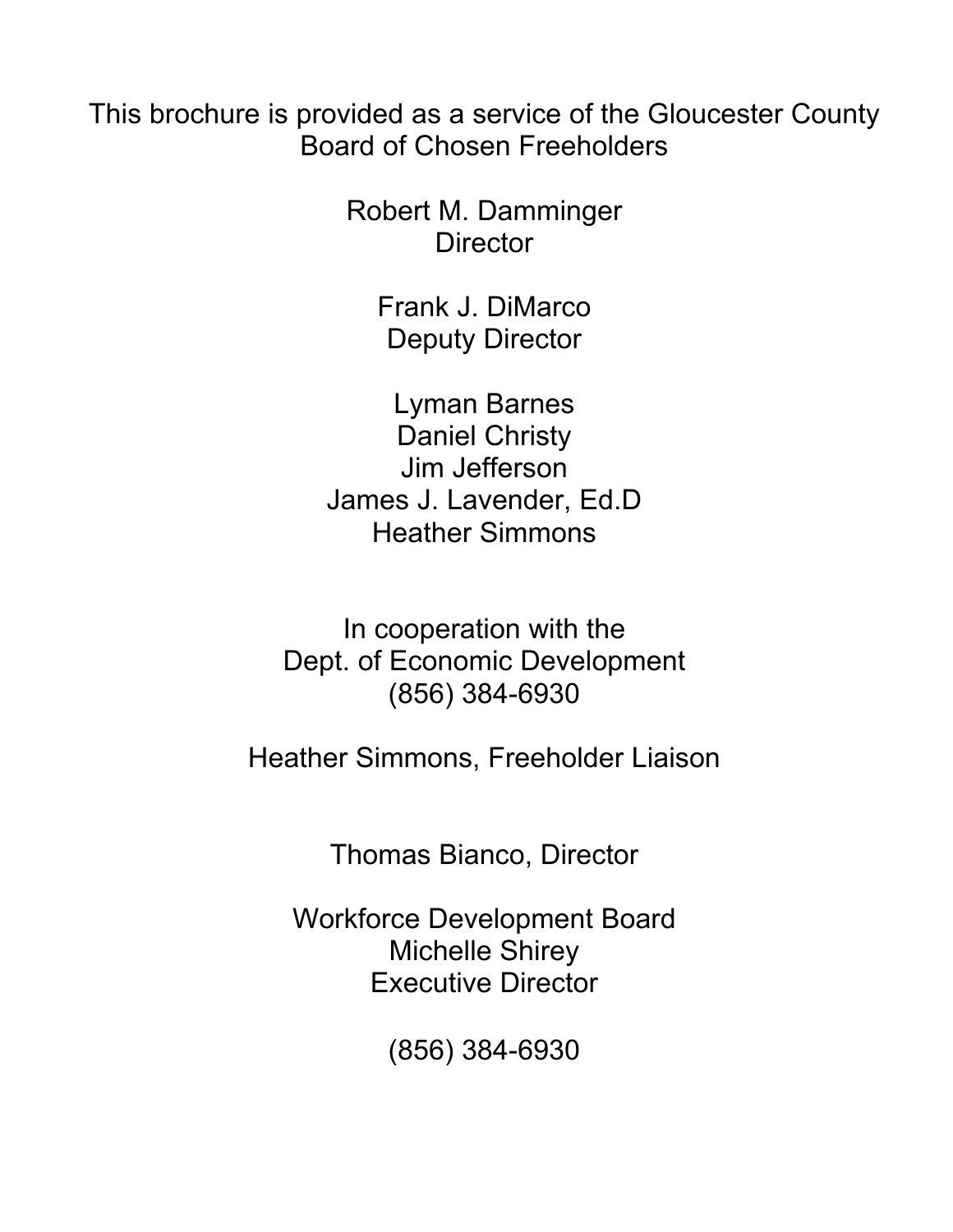# **SHOULD YOU START A SMALL BUSINESS?**

The decision to start a small business may have a major effect on your future. Before you finalize that decision, it is important to consider a variety of factors. You should consider the following:

- 1. Prepare a list of the reasons you want to go into small business. This list should be specifically as possibly.
- 2. Prepare a list of the goals and rewards that you expect from your business. These should be broken down into the following sequence.
	- A. Immediate (within 1 year)
	- B. Intermediate (1 to 5 years)
	- C. Long Range (over 5 years)
- 3. Prepare a list of all the negative effects that may result from your decision. Write down every possibility, no matter how remote. This list should include things such as:
	- A. Additional time away from your family
	- B. Maximum amount of monetary loss. (Include actual dollar amount)
	- C. Loss of job security
	- D. Loss of weekly income
	- E. Loss of retirement of disability benefits
	- F. Increase in stress
- 4. Prepare a written and honest assessment of your personal areas of strength and weakness. The more accurate you are with this assessment, the more likely you will be able to make the proper decision concerning going into business. This assessment should include the following:
- A. Self-motivation
- B. Ability to interact with people
- C. Ability to accept responsibility
- D. Ability to organize
- E. Ability to supervise
- F. Ability to evaluate information and make decisions
- G. Health
- H. Independence
- I. Business or technical skills
- J. Dependability
- L. Financial stability
- K. Persistence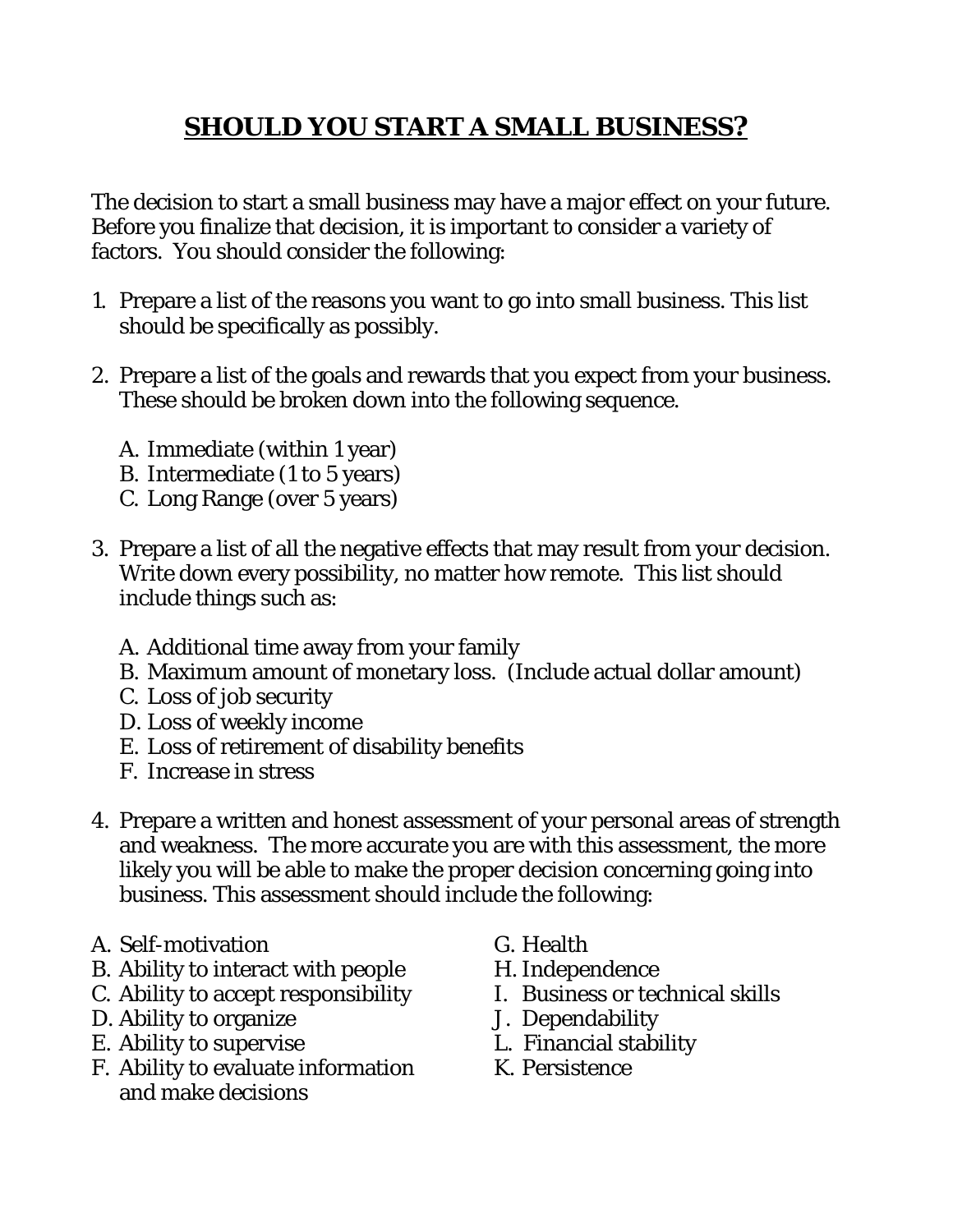Once you have prepared these four lists, allow yourself some time to reflect on them. During this period you should be making some additions and changes to them. After you are satisfied that you have honestly included all the appropriate information, review them with your family. You should now be prepared to make a competent decision about starting your small business.

 Once you have made this preliminary decision to go into business, you must make initial contact with various business professionals that can help you. These professionals will vary with the type of business, but every business will need the following:

### **A. ACCOUNTING FIRM**

They will advise you on the proper records, the proper tax forms and the type of business organization. If necessary, they will assist you with financial statements, a financial feasibility analysis, projections, and various tax form preparation. You should consider them your primary business advisor.

### **B. LAW FIRM**

They will assist you in complying with various local ordinances, represent you before any local planning or zoning boards, review any leases you may be contemplating, incorporate you (if necessary), and give you appropriate advice concerning your business.

### **C. FINANCIAL INSTITUTION**

You should make contact with a commercial lender in the bank you choose. This person should be capable of making loan commitments in the amount of input concerning your potential business.

### **D. INSURANCE AGENT**

In addition to the Accountant, the Lawyer, and the Banker, you may need to contact an insurance agent, a life insurance agent, a stockbroker, an architect, or an engineer. The Accountant, Lawyer, or Banker may be able to recommend competent individuals.

You should also contact the U.S. Small Business Administration & Service Corps of Retired Executive (SCORE). They periodically hold small business training seminars, which could be very valuable to you. In addition, they have a number of "management" aids" available.

> Small Business Administration 2 Gateway Center 15th Floor Newark, NJ 07102 (973) 645-2434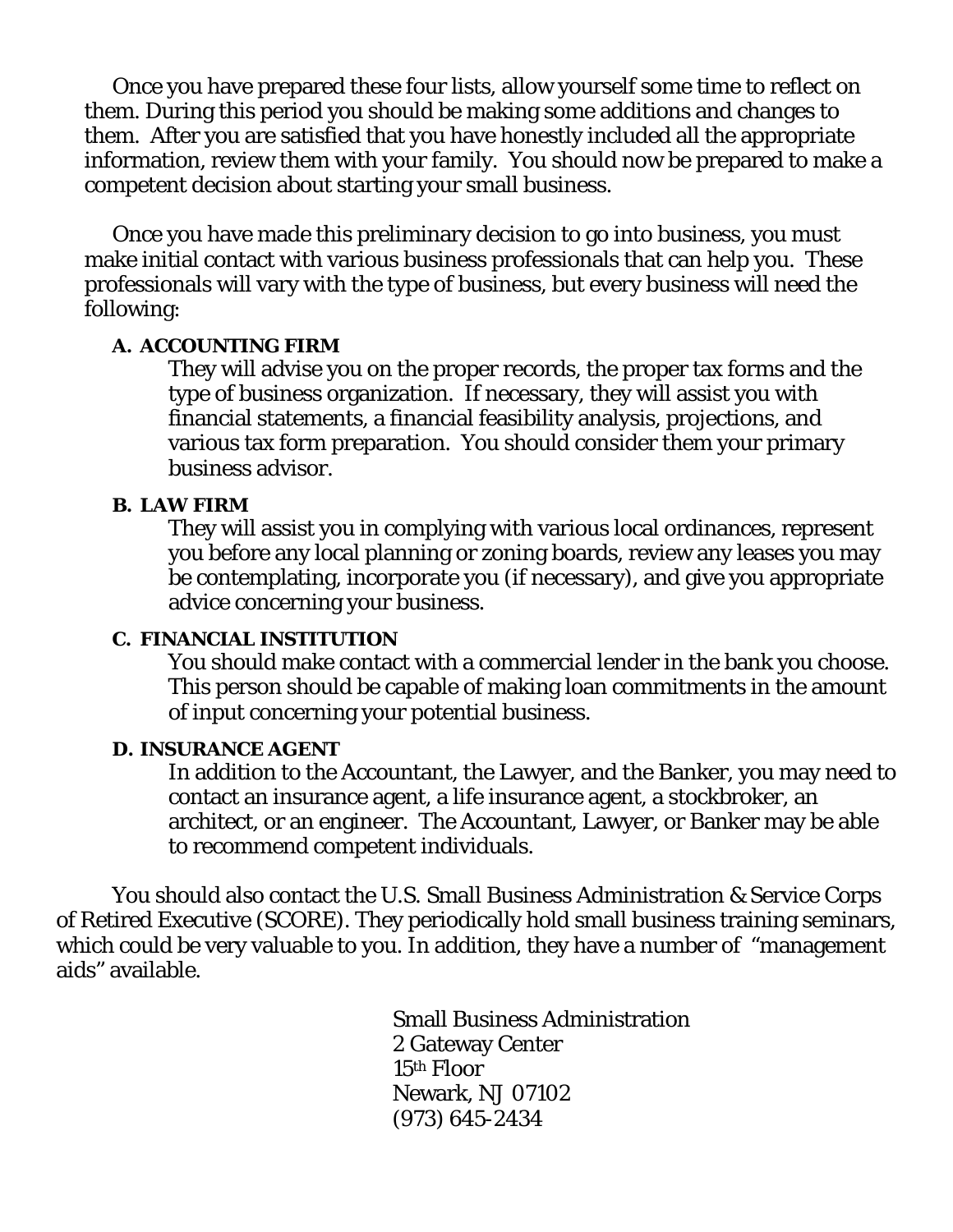The Service Corps of Retired Executives are retired business people who volunteer their professional services to provide management assistance to businesses with problems and help people interested in starting new businesses. There is no fee charged for their services. The local S.C.O.R.E office can be reached at:

> S.C.O.R.E 4900 Rt. 70 Summit Bank Building Pennsauken, NJ 08109 856-486-3421

Once you have completed all of the above steps and met with various professionals, you are prepared to make an informed decision on whether or not you should go into a small business.

# **HOW DO YOU GO INTO BUSINESS?**

Once you have decided to go into business, there are multitudes of details that must be handled. What you do at the "birth" of your business will have a definite affect on its future, and may mean the difference between success and failure. It is an absolute essential that you work closely with your professionals. If you are not prepared to pay their fees, you should not go into business.

All business ventures have certain common elements. Lists of the most important ventures are as follows:

A. What form of business entity is appropriate? Your Accountant and Attorney can advise you. You have four main choices:

# **1. Sole Proprietorship**

You are the only one involved in the business. You will be completely liable for any losses. The results of your business activity are reported on your personal tax returns on Schedule C. Most small business ventures start as a proprietorship. This form incurs the lowest legal and accounting costs. Additionally, the record keeping requirements are relatively simple.

### **2. Corporation**

This is the most complicated form of business. The corporation may have one or more shareholders. The corporate records must be kept in a very detailed manner. Separate corporation forms must be prepared and corporate taxes paid. All funds must be completely separated from your personal funds and any loans from stockholder to corporation meeting and reflected in the corporate minutes. It is difficult to operate a corporation without close help from our Accountant and your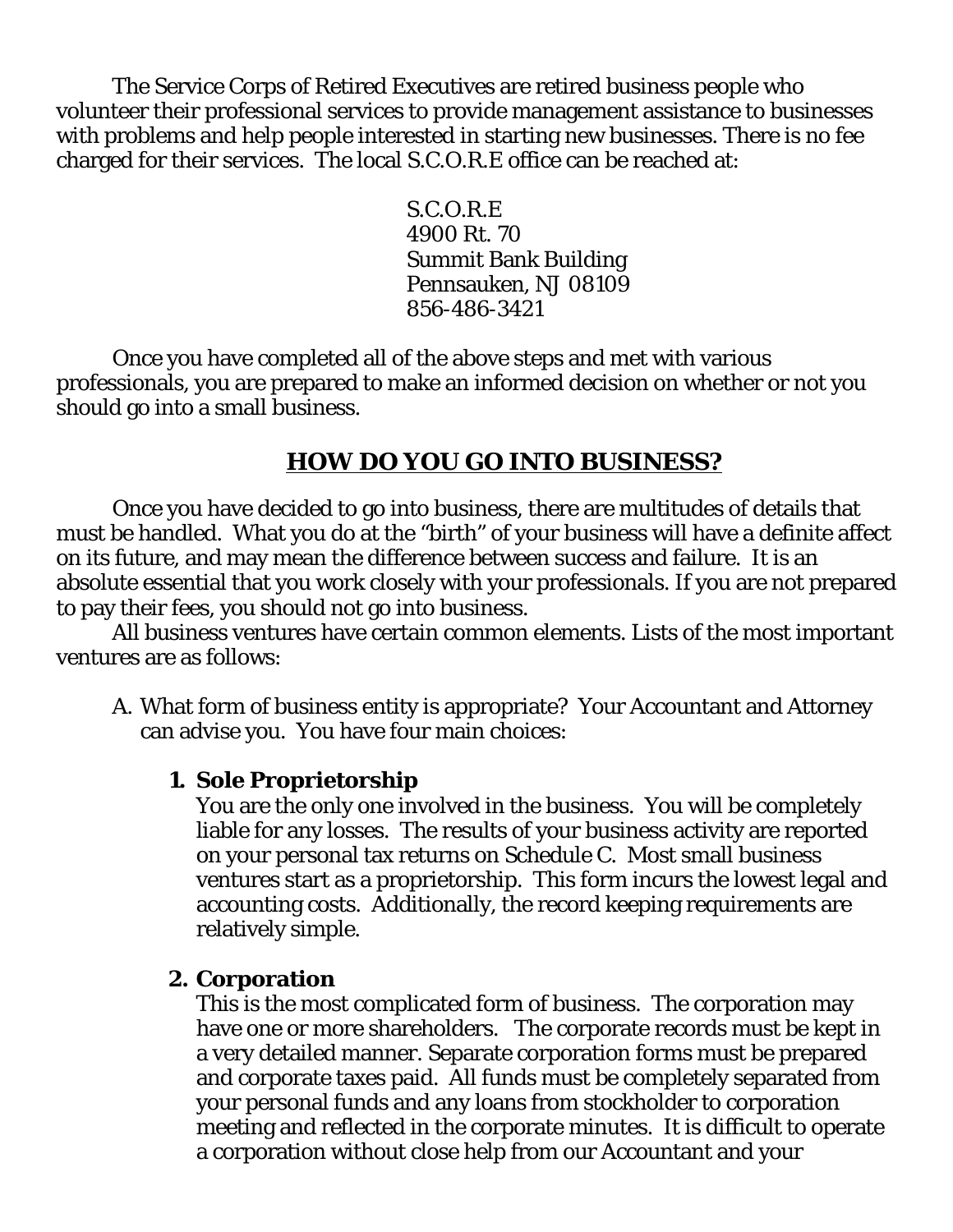Attorney. A corporation may limit your liability. This is the most complicated form of business. The corporation may have one or more shareholders. Any loans from stockholder to corporation and vice versa must be closely controlled.

## **3. S-Corporation**

An S- Corporation has elected to be taxed in a similar manner to a partnership. If you have any interest in this type of corporation you should review it in detail with your Accountant and Attorney. This form or organization can be very beneficial in specific situations. The initial election, with the Internal Revenue Service, must be made within 75 days of our incorporation of Form 2553. The State of New Jersey recognizes this type of entity and application CBT-2553 is used.

# **4. Partnership**

A partnership is a business entity involving two or more people. Depending on the type of partnership, your liability may be limited or unlimited. Any income or loss will be passed through to the partners. The partnership, unlike the corporation, is not subject to tax. The accounting requirements are as detailed as a corporation's. It is advisable to have your Attorney draw an actual partnership agreement.

Various registrations must be made with the Federal and State governments. They included the following:

# **INCORPORATION, LLC**

If you decide to incorporate, you must file a Form C-100 with the Treasurer, written requests should be directed to the:

> NJ Division of Revenue PO Box 308 Trenton, NJ 08625

For general information, you may telephone (609) 292-9292. You should contact your Attorney to be sure your incorporation is handled properly.

# **TRADEMARK**

To register a trademark, contact the County Clerk of where your business will be located (Gloucester County Clerk 384-3237). If you are using your own name, registration is desired, but not required. If trading any name other than your own, registration is required by law.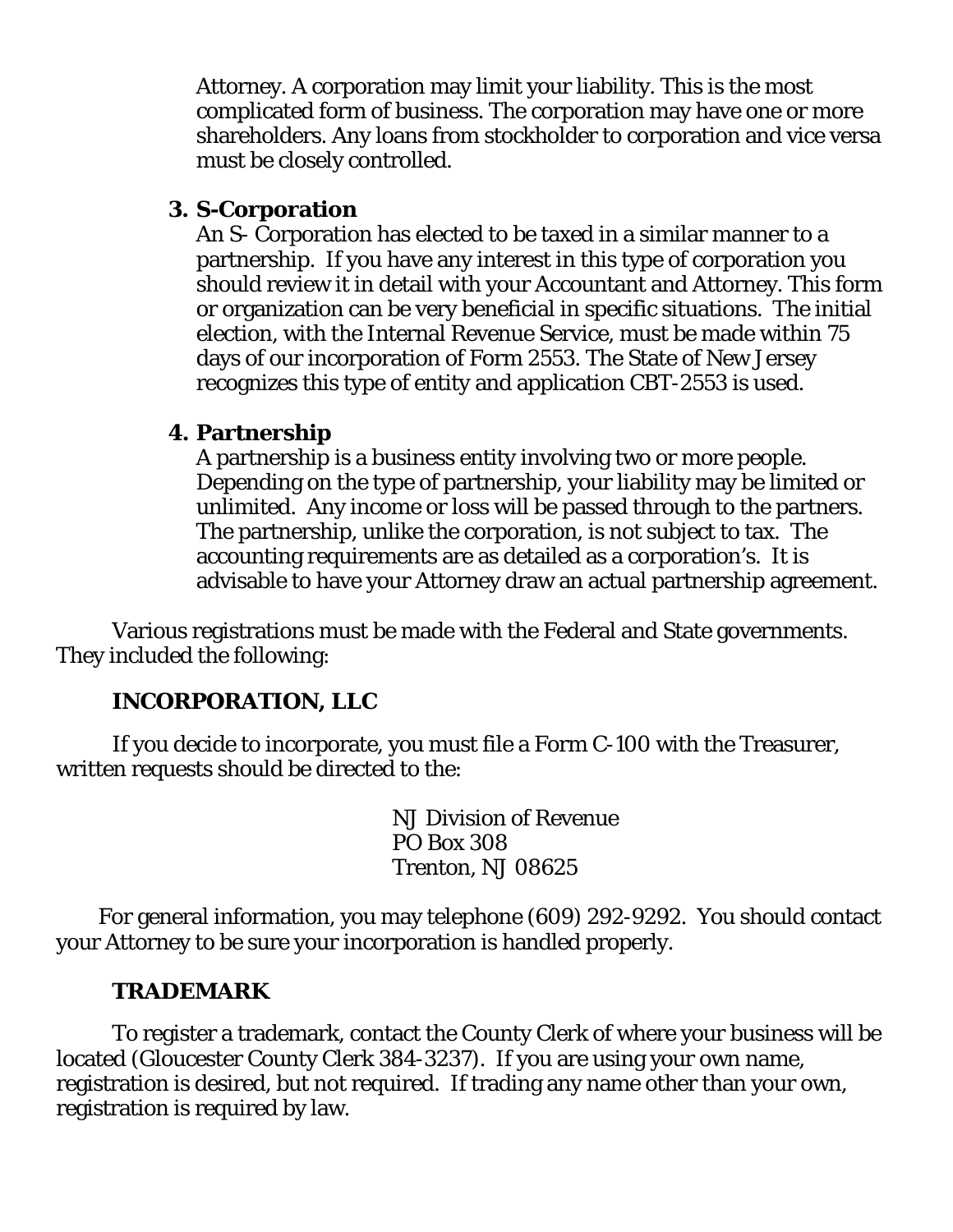# **BUSINESS PLAN**

### **Statement of Purpose And Application and Expected Effect of Loan**

\_\_\_\_\_\_\_\_\_\_\_\_\_\_\_\_\_\_\_\_\_\_\_\_\_\_\_\_\_\_\_\_\_\_\_\_\_\_\_\_\_\_\_\_\_\_\_\_\_\_\_\_\_\_\_\_\_\_\_\_\_\_\_\_\_\_\_\_\_\_\_\_\_\_\_\_\_\_\_\_\_\_\_\_\_\_\_\_\_\_\_\_

To whom are you addressing this plan? What is the purpose of writing this plan?

| Name of company applying for funds.                                                                                                                                               |                                           |                        |                                                                                                                                                                                                                                                                                                                                                                                                                                                                                                                                                                                                                                                                                      |  |
|-----------------------------------------------------------------------------------------------------------------------------------------------------------------------------------|-------------------------------------------|------------------------|--------------------------------------------------------------------------------------------------------------------------------------------------------------------------------------------------------------------------------------------------------------------------------------------------------------------------------------------------------------------------------------------------------------------------------------------------------------------------------------------------------------------------------------------------------------------------------------------------------------------------------------------------------------------------------------|--|
| The formation of the business is.<br>[ ] sole proprietorship<br>[ ] partnership<br>[ ] corporation<br>[ ] common<br>[ ] subchapter S<br>[ ] limited liability company             |                                           |                        |                                                                                                                                                                                                                                                                                                                                                                                                                                                                                                                                                                                                                                                                                      |  |
| Dollar amount of funds requested. \$                                                                                                                                              |                                           |                        |                                                                                                                                                                                                                                                                                                                                                                                                                                                                                                                                                                                                                                                                                      |  |
| What kind of loan are you applying for?<br>[ ] 1 year [ ] Line of credit<br>[ ] 3 year [ ] Commercial mortgage<br>[ ] 5 year [ ] Term Loan                                        |                                           |                        |                                                                                                                                                                                                                                                                                                                                                                                                                                                                                                                                                                                                                                                                                      |  |
| How much of your own assets will be invested in the business:                                                                                                                     |                                           |                        |                                                                                                                                                                                                                                                                                                                                                                                                                                                                                                                                                                                                                                                                                      |  |
| What Collateral/Security do you have to offer?<br>Certificate of Deposit Net Value<br>Stocks/Bonds<br><b>Real Estate</b><br>Equipment<br>Other__________________________Net Value | Net Value<br>Net Value<br>Net Value<br>\$ |                        | $\begin{array}{c c} \n\multicolumn{3}{c }{\textbf{\textcolor{red}{\bf\textcolor{green}{\bf\textcolor{green}{\bf\textcolor{green}{\bf\textcolor{green}{\bf\textcolor{green}{\bf\textcolor{green}{\bf\textcolor{green}{\bf\textcolor{green}{\bf\textcolor{green}{\bf\textcolor{blue}{\bf\textcolor{green}{\bf\textcolor{blue}{\bf\textcolor{blue}{\bf\textcolor{blue}{\bf\textcolor{blue}{\bf\textcolor{blue}{\bf\textcolor{blue}{\bf\textcolor{blue}{\bf\textcolor{blue}{\bf\textcolor{blue}{\bf\textcolor{blue}{\bf\textcolor{blue}{\bf\textcolor{blue}{\bf\textcolor{$<br>$\frac{1}{2}$<br>$\begin{array}{c c} \n\multicolumn{3}{c }{\textbf{\textcolor{red}{\bf S}}}\n\end{array}$ |  |
| Identify how the loan or investment will be spent:<br><b>Purchase Real Estate</b><br>Renovations<br>Equipment<br>Furniture<br><b>Working Capital</b>                              |                                           | \$<br>\$.<br>\$.<br>\$ |                                                                                                                                                                                                                                                                                                                                                                                                                                                                                                                                                                                                                                                                                      |  |
| Describe how the requested loan will effect your business.                                                                                                                        |                                           |                        |                                                                                                                                                                                                                                                                                                                                                                                                                                                                                                                                                                                                                                                                                      |  |
|                                                                                                                                                                                   |                                           |                        |                                                                                                                                                                                                                                                                                                                                                                                                                                                                                                                                                                                                                                                                                      |  |
| Describe your personal credit history:                                                                                                                                            |                                           |                        |                                                                                                                                                                                                                                                                                                                                                                                                                                                                                                                                                                                                                                                                                      |  |
| [ ] Excellent [ ] Good [ ] Poor                                                                                                                                                   | [ ] Bankruptcy                            |                        |                                                                                                                                                                                                                                                                                                                                                                                                                                                                                                                                                                                                                                                                                      |  |
| Do you have a current copy of your credit report? $\lceil \cdot \rceil$ Yes $\lceil \cdot \rceil$ No                                                                              |                                           |                        |                                                                                                                                                                                                                                                                                                                                                                                                                                                                                                                                                                                                                                                                                      |  |

11. Do you have someone, with good credit, income, and assets will to co-sign? [ ] Yes [ ] No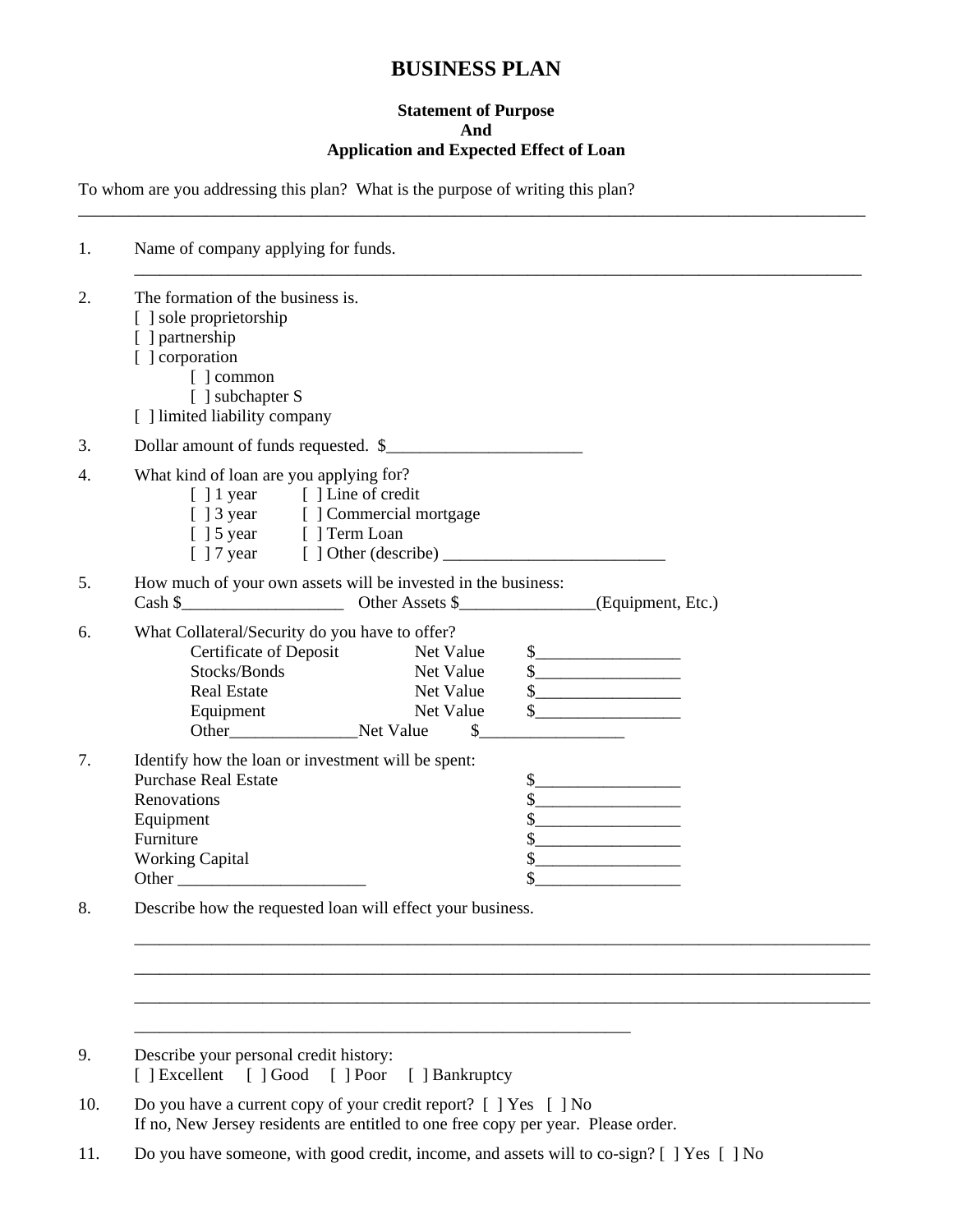#### $\mathbf{A}$ . **THE BUSINESS**

Describe your business (in 25 words or less).

#### **B. PRODUCT/SERVICE**

 $1.$ List up to 3 main products and/or services you plan to sell or currently sell:

- 
- 

#### $\overline{2}$ . List 3 reasons why people would purchase your products/services.

- 
- $3>$
- 

#### $C_{\bullet}$ **THE MARKET**

 $1.$ Describe overall market for your products and services including industry trends.

- Who is your TARGET customer? (What makes them your TARGET MARKET?) 2.
- $3.$ How will you attract and keep customers like these?
- Describe the market's growth potential and industry information researched.  $\overline{4}$ .

#### **PRICING** D.

- $1.$ List the prices/price ranges of your top 3 product/services.
- 2. Describe how you determined your pricing.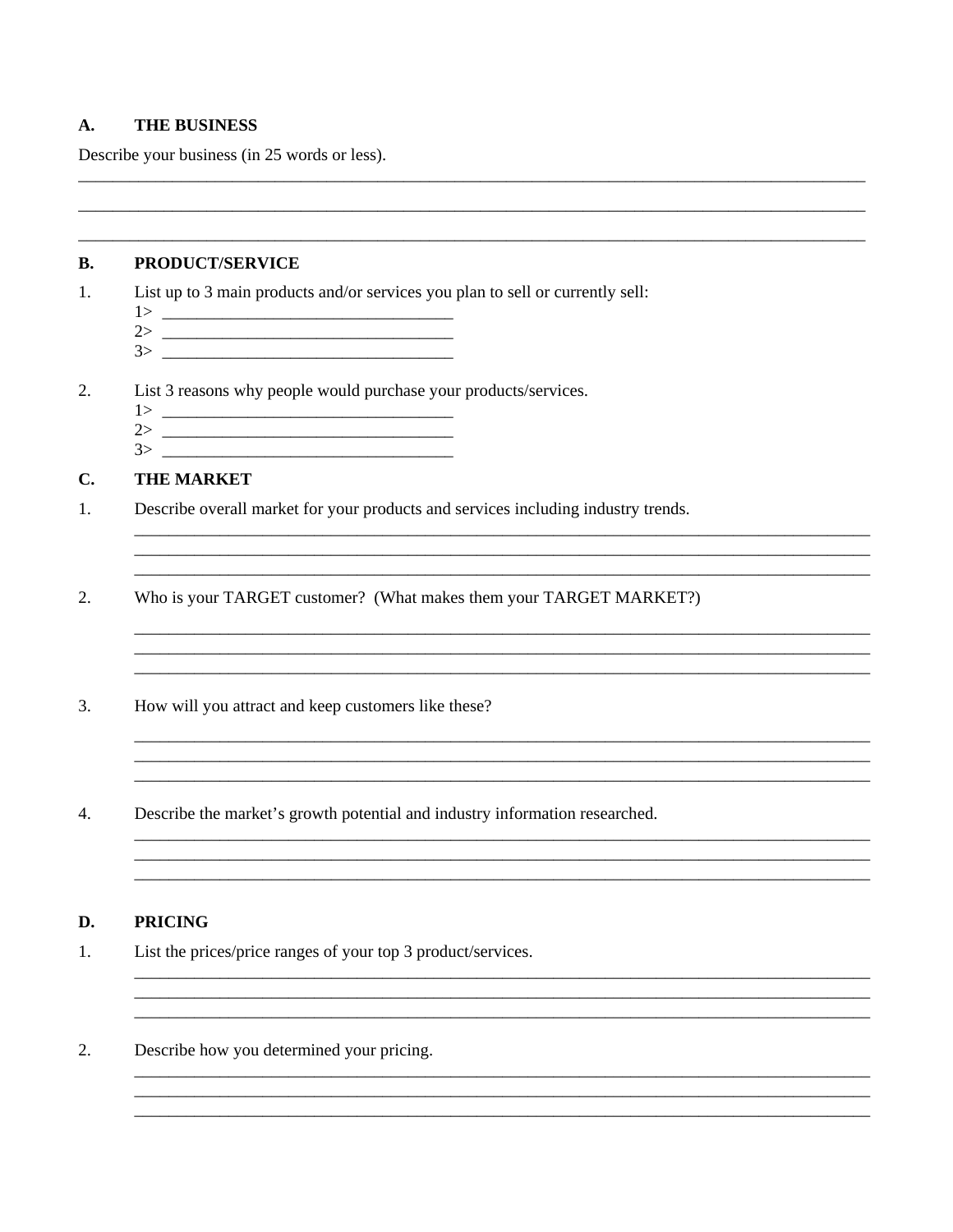- Identify three (3) trade suppliers and their credit terms  $\overline{4}$ .
	- $\frac{1}{2}$
	- $3\overline{ }$

#### E. **LOCATION OF BUSINESS**

- $1.$ Your business address is?
- Your space is: [ ] leased [ ] owned [ ] Square footage required: 2.
- 3. What renovations are needed and how much it will cost.

 $\overline{4}$ . List Zoning, License and Permits required to operated business.

#### F. THE COMPETITION

List your 5 nearest competitors and why do customers buy from them?

| . .            |  |
|----------------|--|
| 22             |  |
| -K.            |  |
| 4>             |  |
| 5 <sub>z</sub> |  |
|                |  |

#### **MANAGEMENT** G.

Who will be the owner(s) of this business?

- Describe your employment background and/or management and supervisory experience. 1.
- 2. Describe education and list certifications, courses and training related to this industry.

### **Duties and Responsibilities of Management**

1. Describe duties and responsibilities of management.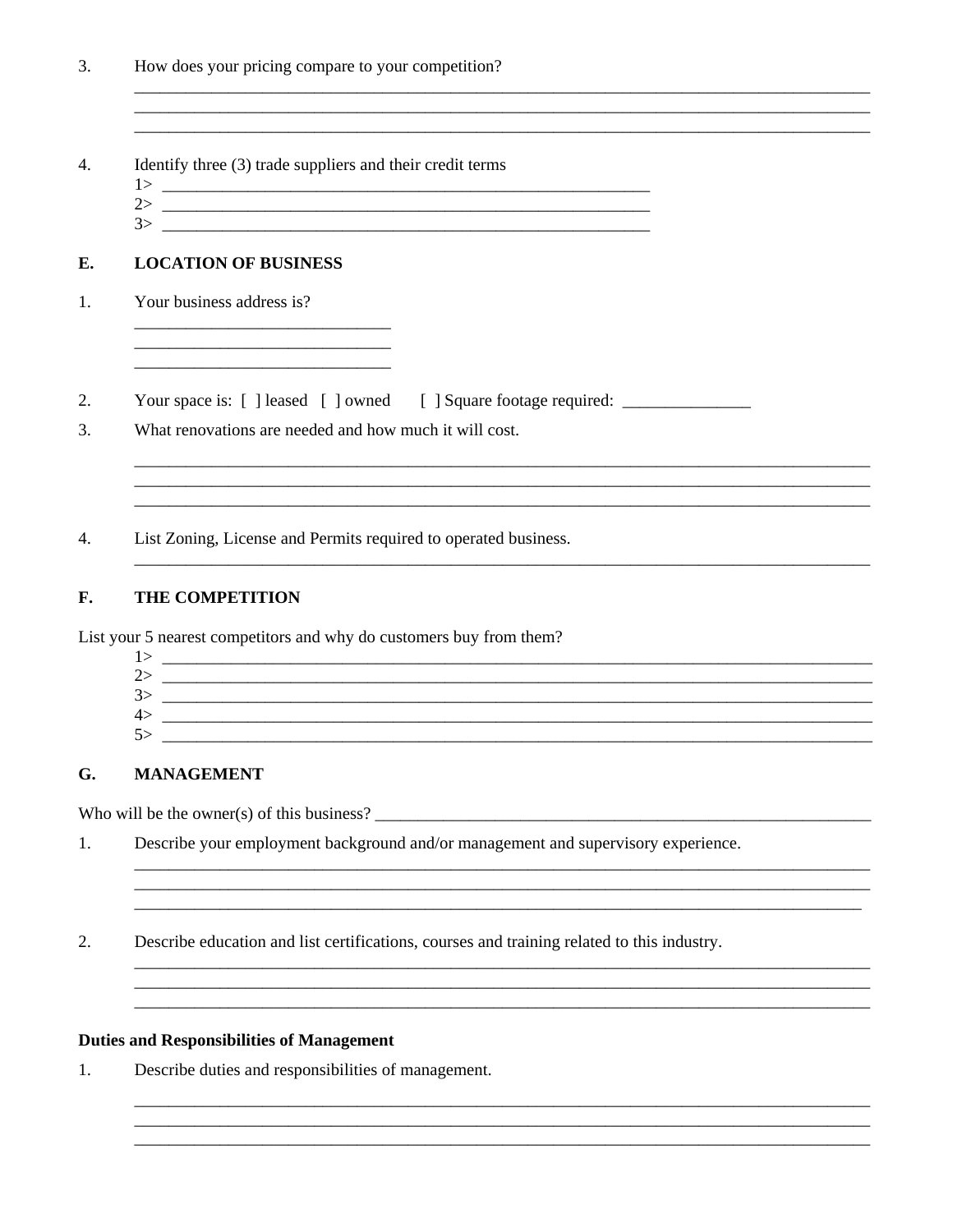| 2. |  | List the salary of each member of management team. |  |
|----|--|----------------------------------------------------|--|
|    |  |                                                    |  |

 $\overline{3}$ . Identify 4 professional resources you will utilize? (Accountant/attorney/insurance broker/banker.) H. **PERSONNEL**  $1.$ How many employees do you need? What will you have them do? 2. Identify the credentials and skills required of employees.  $\overline{3}$ . How will you find these skilled employees? Will employees be salaried or hourly, full-time or part-time?  $4.$ [ ] Salaried [ ] Hourly [ ] Part-Time  $\lceil$  ] Full-Time  $5<sub>1</sub>$ In addition to basic benefits (UDI and worker's comp) you will offer any other insurance coverage? 6. How will you train employees? 

### **FINANCIAL PROJECTION ASSUMPTIONS**

In completing your Cash Flow (last page) what resources did you use to determine your income projection?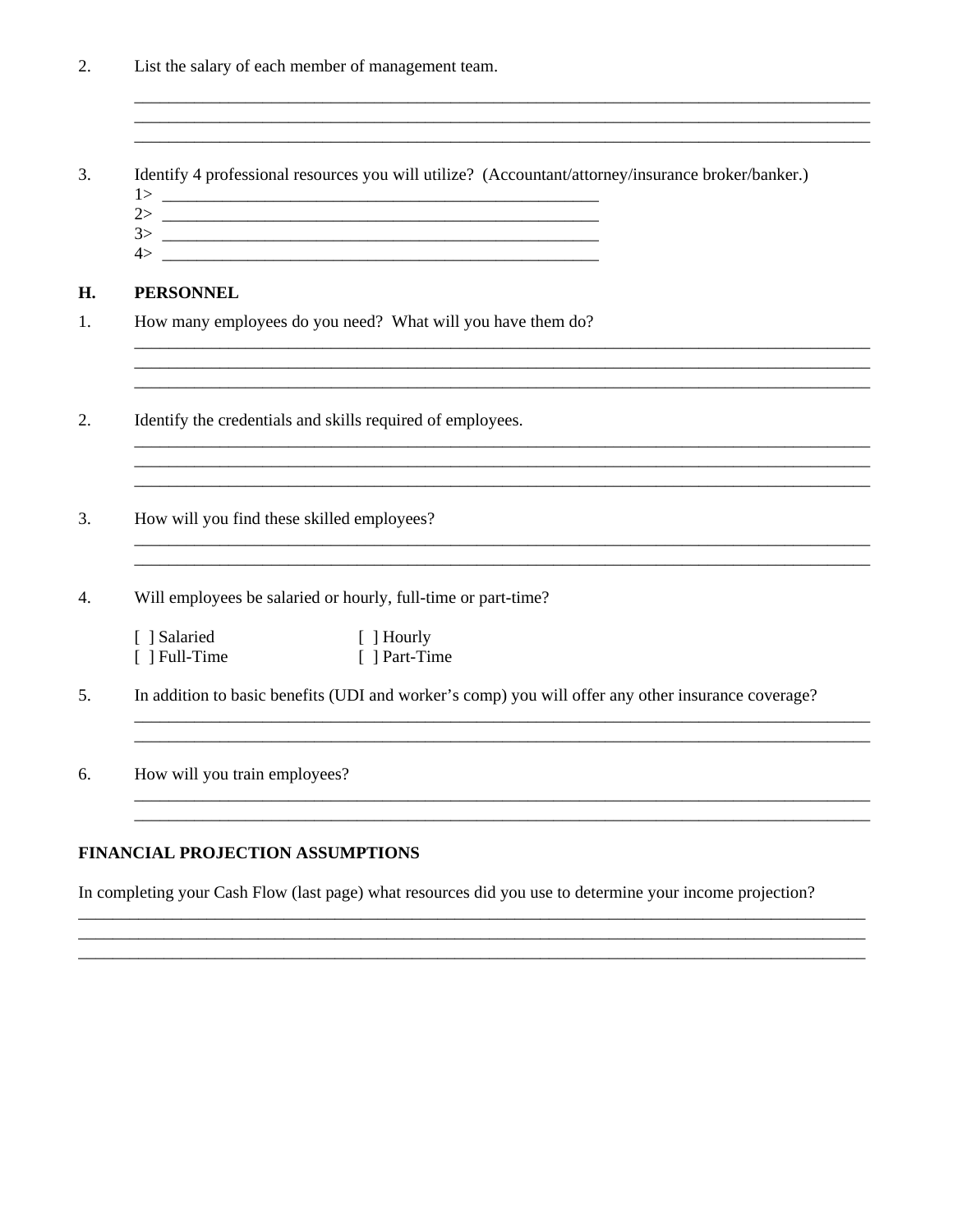### **Starting a Business**

#### **1. Determination of Business Name & Its Registration**

The First step towards starting a business involved deciding a trade name for your business. The following are possible scenarios:

• If you intend to do business under your own name, then no trade name registration is required. Registration is only considered advisable. If you intend to start a Sole Proprietorship or General Partnership, then you must contact the County Clerk's Office of the county in which the business will be located for registering a business name. This registration at the county level is compulsory. Additionally, if you are interested in reserving the business name for the entire state of New Jersey, then you must contact the Division of Commercial Recording, NJ Department of Treasury, PO Box 308, 225 West State St., Trenton, NJ 08625-0308. Their phone number is 609-530-6400 or 609-292-9292.

• If your business is going to be a Corporation, a Limited Liability Corporation, or a Limited Partnership, then for registration, contact the Division of Commercial Recording, NJ Department of Treasury, PO Box 308, 225 West State St., Trenton, NJ 08625-0308. Their phone number is 609-292-9292

#### **2. Registration of the Business**

After the business name decision and its registration are complete, you are required to register your actual business with the State of New Jersey. This registration pertains to tax purpose. The following are possible scenarios:

• Whether you intend to run a business under your own name, as a Sole Proprietorship, or as a General Partnership, you are required to register with the NJ Division of Revenue at least 15 days prior to the business opening. To register and acquire tax information, contact Taxpayer Registrations, NJ Division of Revenue, PO Box 252, Trenton NJ 08625-0252. Their phone number is 609-292-6400. You can also call toll free 800-323-4400. You will be doing your business taxes under your social security number in this situation.

• If you are an Incorporation, Limited Liability Corporation, or Limited Partnership, then in addition to registering with the State of New Jersey, you are also required to file federal tax forms. For obtaining federal business tax information, contact the Internal Revenue Service Office in your area or call toll-free 800-829-1040. To request forms only, call 800-829-3676. You will be doing your business taxes under a federal tax ID number in this situation.

**Note:** You may now register your business for taxes and employer contributions for unemployment and disability, online, without having to file paper registration forms via the New Jersey Division of Revenue On-line Business Registration Service.

#### **3. Taxation**

All businesses must pay taxes. When you register your business, the state of New Jersey will send pertinent forms and information necessary for compliance with the New Jersey tax laws. It is important to include either a social security number or a Federal Employer Identification Number (FEIN) on all returns, checks, and other correspondence sent to the State of New Jersey.

#### **4. Permits & Other Regulations**

Regardless of what type of business you are (Sole Proprietorship/General Partnership/Incorporation) you need to contact the Clerks of the municipality and county in which the business is located to determine if there are any local regulations to which the business must adhere. Also check whether any Permits are required for your operation.

#### **5. Business Licenses and Certification**

Depending on the nature of your business, the State of New Jersey requires that you either obtain a License and/or Certification. The New Jersey Online License & Certification Query is available online and lists various types of businesses and their requirements. You can also call the NJ Commerce, Economic Growth & Tourism Commission at 609-777-2642 or toll free 800-533-0186 to obtain License/Certification information.

#### **6. Employee Related Issues**

If you have at least one employee, you are required to address the issue of employer insurance. This relates to the following instances:

#### • **Unemployment Insurance:**

If you have at least one employee, registration is required with the Division of Employer Accounts, NJ Department of Labor, PO Box 913, Trenton, NJ 08625-0390. Their phone numbers are North (Newark) 973-648- 4109, Central (New Brunswick) 732-418-3331, and South (Camden) 856-614-3764.

#### • **Workers' Compensation Insurance:**

Information regarding Workers' Compensation accidents may be obtained by contacting the Division of Workers Compensation, NJ Department of Labor, PO Box 381, Trenton, NJ 08625-0381. Their Phone number is 609-292-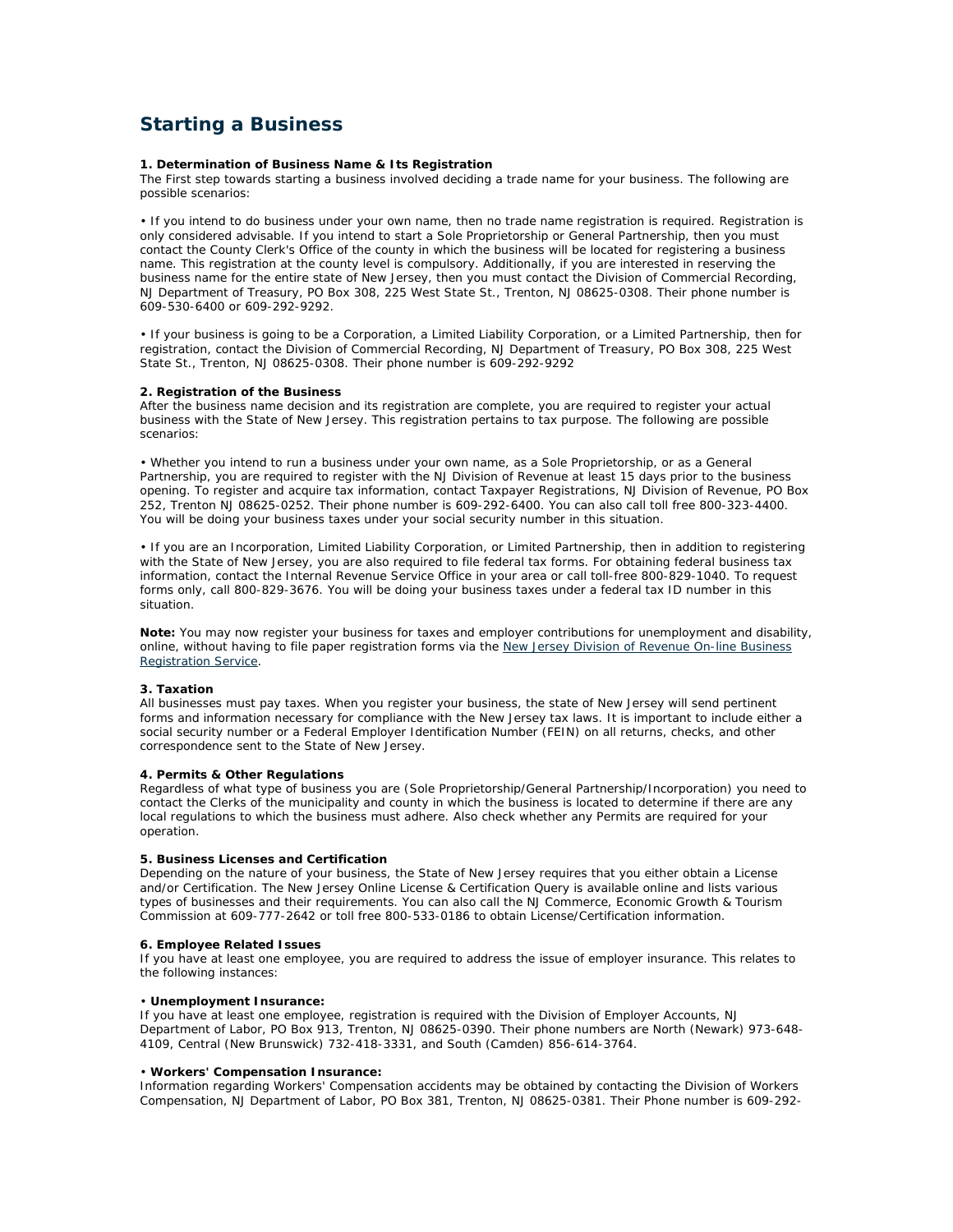2515. For coverage information, contact your Insurance Provider, or the Compensation Rating and Inspection Bureau at 60 Park Place, Newark NJ 07102. Their phone number is 973-622-6014.

#### **7. Additional Requirements for out-of-State Firms**

If you are not located in the State of New Jersey but intend to start your business here, there are some additional requirements that you need to fulfill:

#### • **Corporations and Limited Partnerships:**

It is necessary to obtain a Certificate of Authority to do business in New Jersey from the Division of Commercial Recording and Business Services, NJ Department of Treasury. You can contact them at P.O. Box 308, 225 W. State St., Trenton, NJ 08625-0308. Their phone number is 609-292-9292.

#### • **General Partnerships and Sole Proprietorships:**

It is necessary to obtain a Trade name Certificate to Operate from the County Clerk in each county where business will be conducted.

#### • **Out-of-State Payroll Record keeping:**

A permit must be acquired from the Division of Workplace Standards, Office of Wage and Hour Compliance, NJ Department of Labor. Their phone number is 609-292-7860.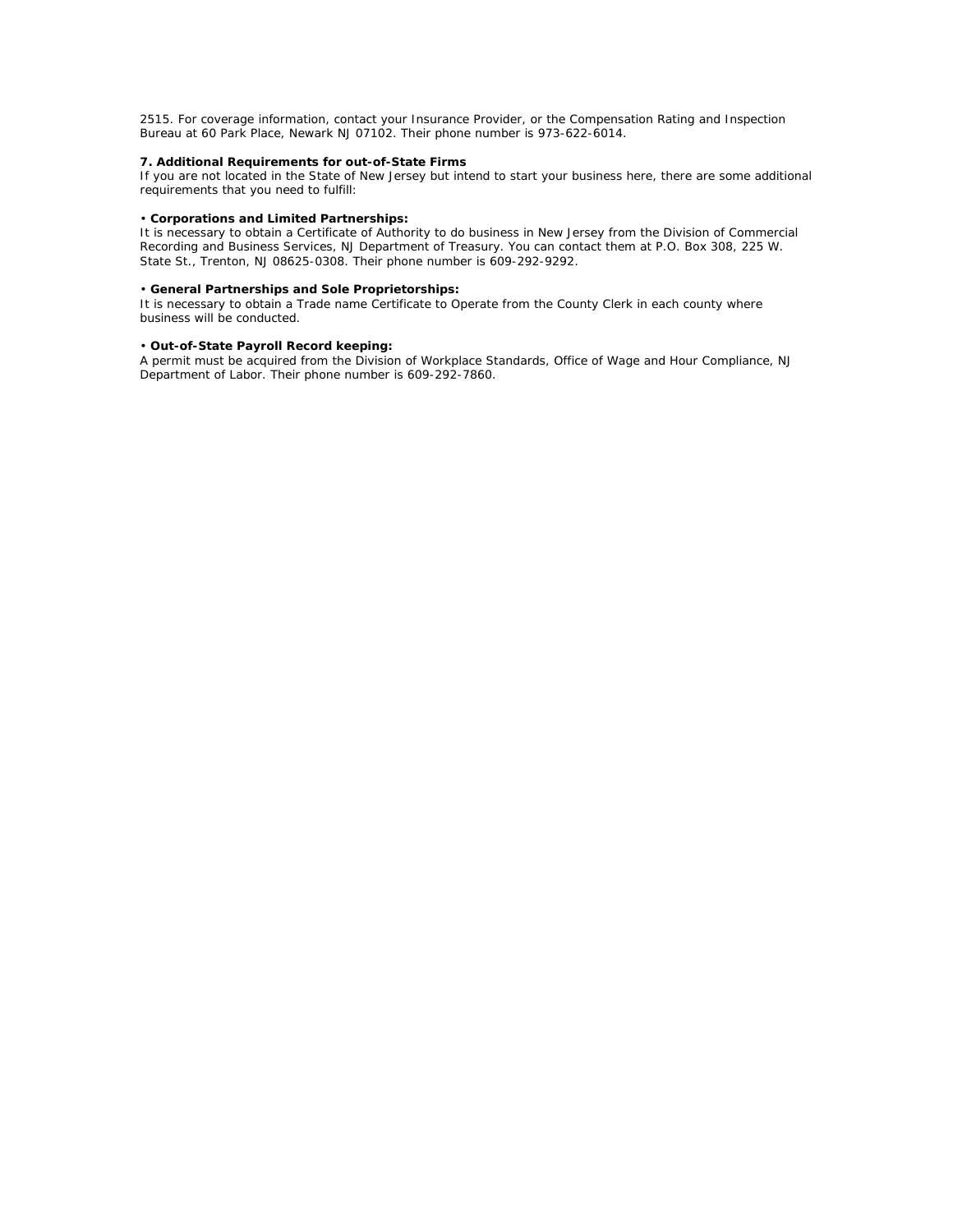# **FINANCING OPTIONS FOR START-UP BUSINESSES**

### **US SMALL BUSINESS ADMINISTRATION (SBA) GUARANTEED LOANS**

The US SBA does not provide direct business loans, but guarantees loans to the bank. What this means is, if you or your business is unable to repay the loan, the SBA will pay a certain percentage of the balance to the bank as an incentive for them to provide small business start-up loans that are considered risky.

### PROCEDURE:

- 1. Make an appointment at the bank where you do your business to speak with the Commercial Lending Officer. Bring along any information you have already prepared, i.e., business plan, personal financial statements, etc. Ask if the bank would be interested in financing your project and what you need to submit.
- 2. Submit all materials requested. (The bank will approve your loan and then send it on to the SBA for their approval prior to a commitment letter and closing.)

LOAN INFO:

- 1. The SBA loans are not "low interest" loans and can be 2.75% OVER prime. In addition, there will be a guarantee fee of  $\frac{1}{4}\% - 3\%$  of the amount of the loan.
- 2. Unless real estate or equipment having an extended useful life is involved, these loans are relatively short term  $-5$  to 8 years.
- 3. You will be required to sign a personal guarantee that says you will be personally responsible for the loan if the business cannot make the payments no matter what the structure of the business.
- 4. Payments are made to the lending bank.
- 5. The bank will be looking for:
	- a. A viable business plan,
	- b. A down payment of 10% 30% of the start-up costs,
	- c. Good personal credit,
	- d. Experience in the industry,
	- e. Pledge collateral, if available. (In most cases, a loan will not be declined where insufficient collateral is the only unfavorable factor.

### ADDITIONAL SBA PRODUCTS

- 1. Microloans up to \$50,000.00
	- a. Lower down payments 10%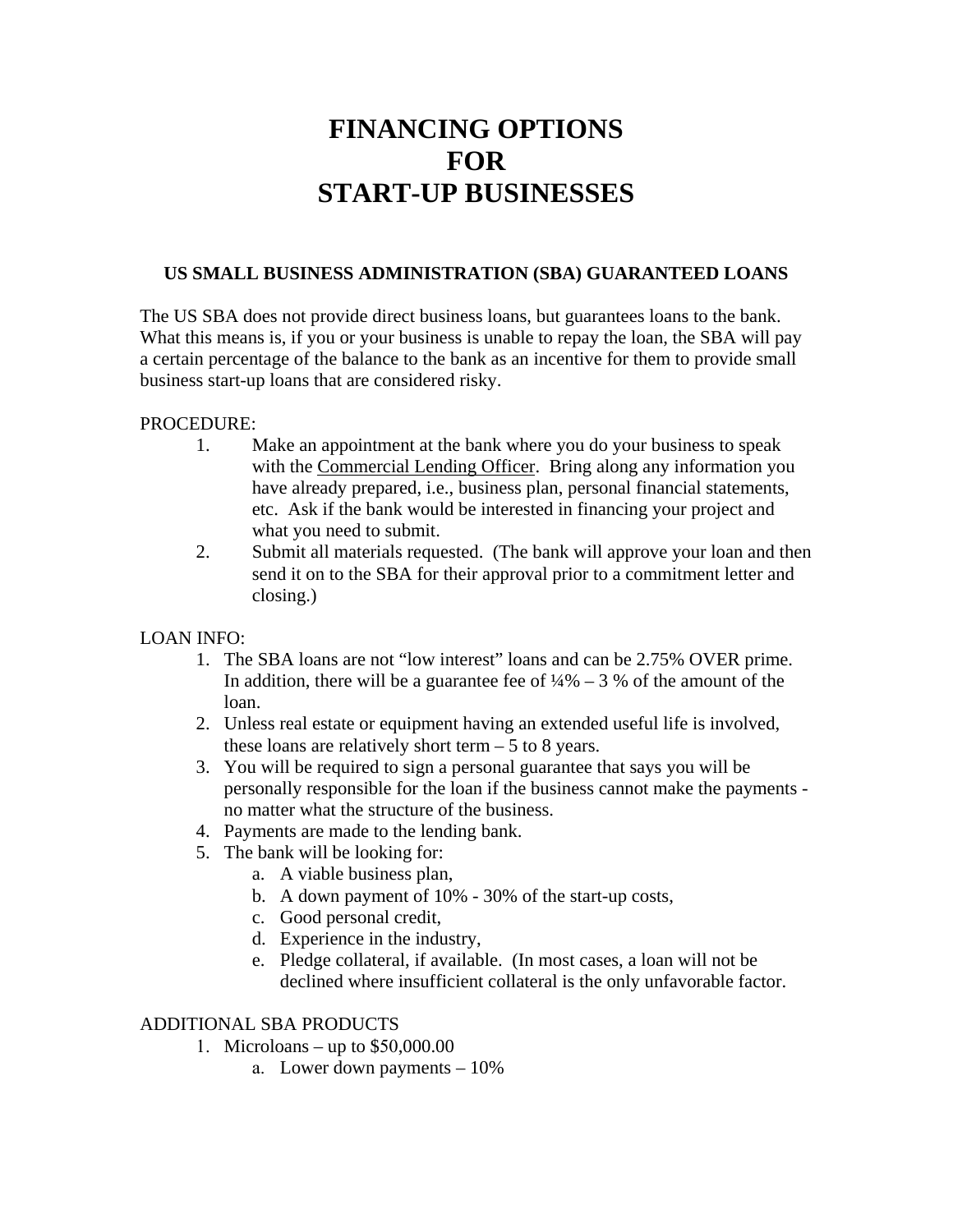- b. Although a borrower must prove credit worthiness and the viability of the business idea, collateral and other stringent requirements will be used.
- c. Microlenders
	- i. Regional Business Assistance Corporation, Trenton Contact: (609) 396-2595
	- ii. Greater Newark Business Development Consortium, Newark Contact: (973) 242-4134
	- iii. UCEDC, Union
		- Contact: (908) 527-1166
	- iv. Cooperative Business Assistance Corporation, Camden Contact: (856) 966-8181
- d. Superior Financial Group
	- i. Virtual Lenders apply on-line and funds are electronically credited to your account. One time application fee of \$450.00 or \$550.00 depending upon amount of loan – only if loan is approved. Call P. Nafus at NJAWBO's WBC for complete information – 609-581-2220.

a.

### **NEW JERSEY ECONOMIC DEVELOPMENT AUTHORITY**  The State of New Jersey

These are direct loans, loan guarantees or partnered loans with eligible banks at reasonable interest rates. They particularly look at priority locations and at targeted industries. There is an application fee that varies with the loan program.

Criteria for these loans will be similar to that of the SBA Guaranteed Loans.

### **HOME EQUITY LINE OF CREDIT**

If you own a home and have equity equal to the amount you need, the home equity line of credit will provide **the least expensive, fastest and most flexible** method of financing your new business. (Do not confuse this with a home equity **loan**.) PROCEDURE: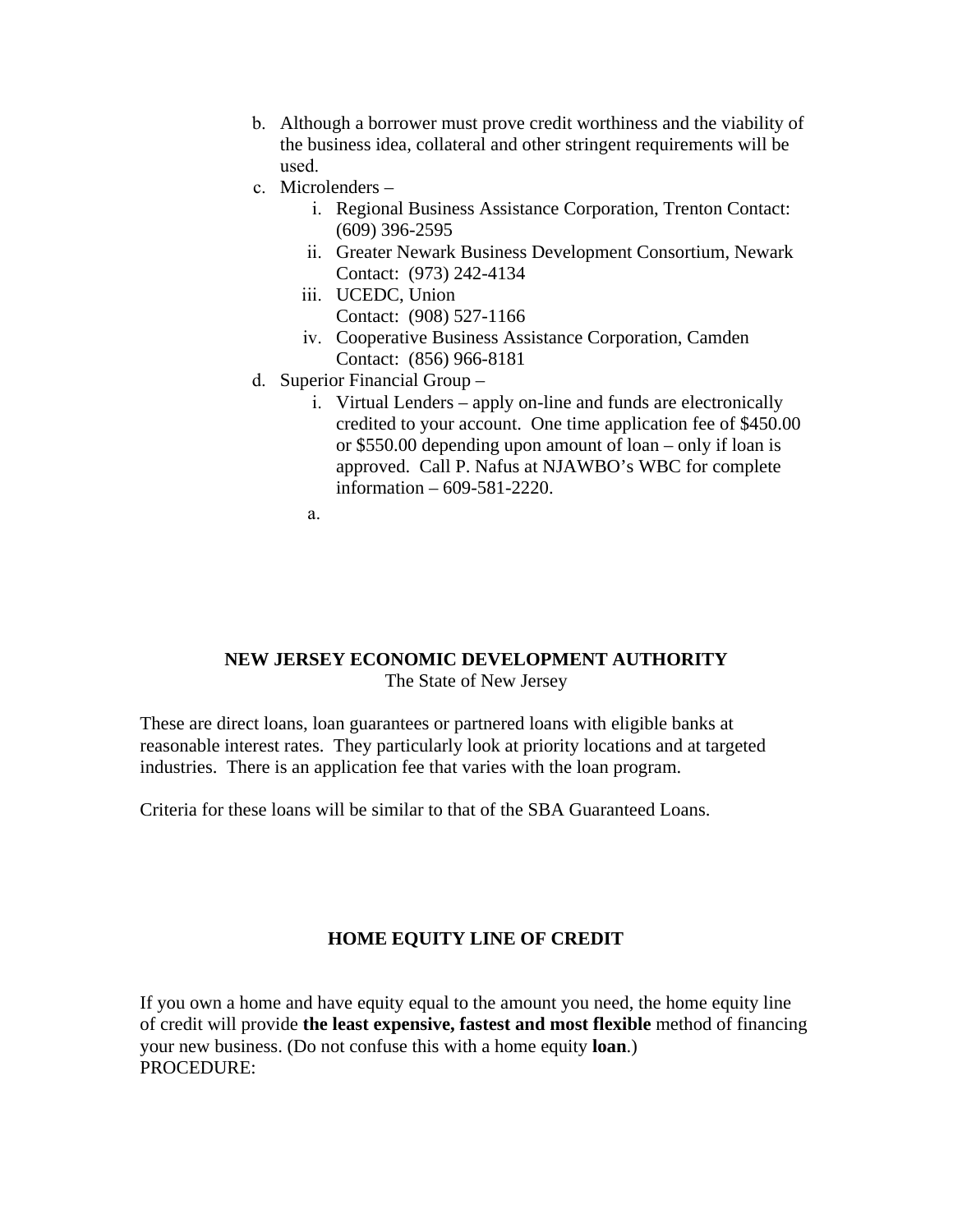- 1. Go to the bank where you have your mortgage or conduct your personal business to ask for the Home Equity Line of Credit. Most banks will make your credit limit up to 80% of the equity you have in your home.
- 2. Sometimes you will obtain the line right then and there; others will require just a few days.
- 3. You will receive what looks like a checkbook. Whenever you need the money, you write out a check. (Most banks will require a minimum of about \$500.00 so that you don't use this as your regular checking account.)
- 4. At the end of each month, you will receive a bill for the interest and a minimum principal payment, similar to your credit card bill.
- 5. You must pay the interest, but may pay however much you want to on the principal over the minimum.
- 6. The next month's bill will charge you interest only for the money used and only for the time you used it.

### ADVANTAGES

- 1. No business plan, deposit, additional collateral or financial statements are required. This is considered a second mortgage on your home. (NOTE: For those who have issues with "putting up your house," please be aware that any business loan will require a personal guarantee and collateral, effectively placing all of your personal assets, i.e., your house, at risk anyway. If this is the case, you might as well do it in the least expensive manner.)
- 2. This is always a revolving line of credit. As you make payments, additional monies will be available to you in the event something unforeseen occurs and you need cash quickly.
- 3. The interest rate is flexible, based on prime, but ALWAYS much less than the traditional business loans.

### **ADDITIONAL OPTIONS**

CREDIT CARDS – **Use these only as the option of last resort**. They are expensive to use and can position you for long-term financial and credit barriers. (The warning here applies to start-up expenses. Credit cards are an excellent financial management tool for operating a business, but be sure try to pay them off each month.)

PERSONAL LOANS/ANGELS – An excellent source of funding, if available, but be sure to secure the terms in writing (even if it is from your mother or friend) to protect both you and the person lending the money. Each one of these arrangements is unique and careful thought must go into the negotiation.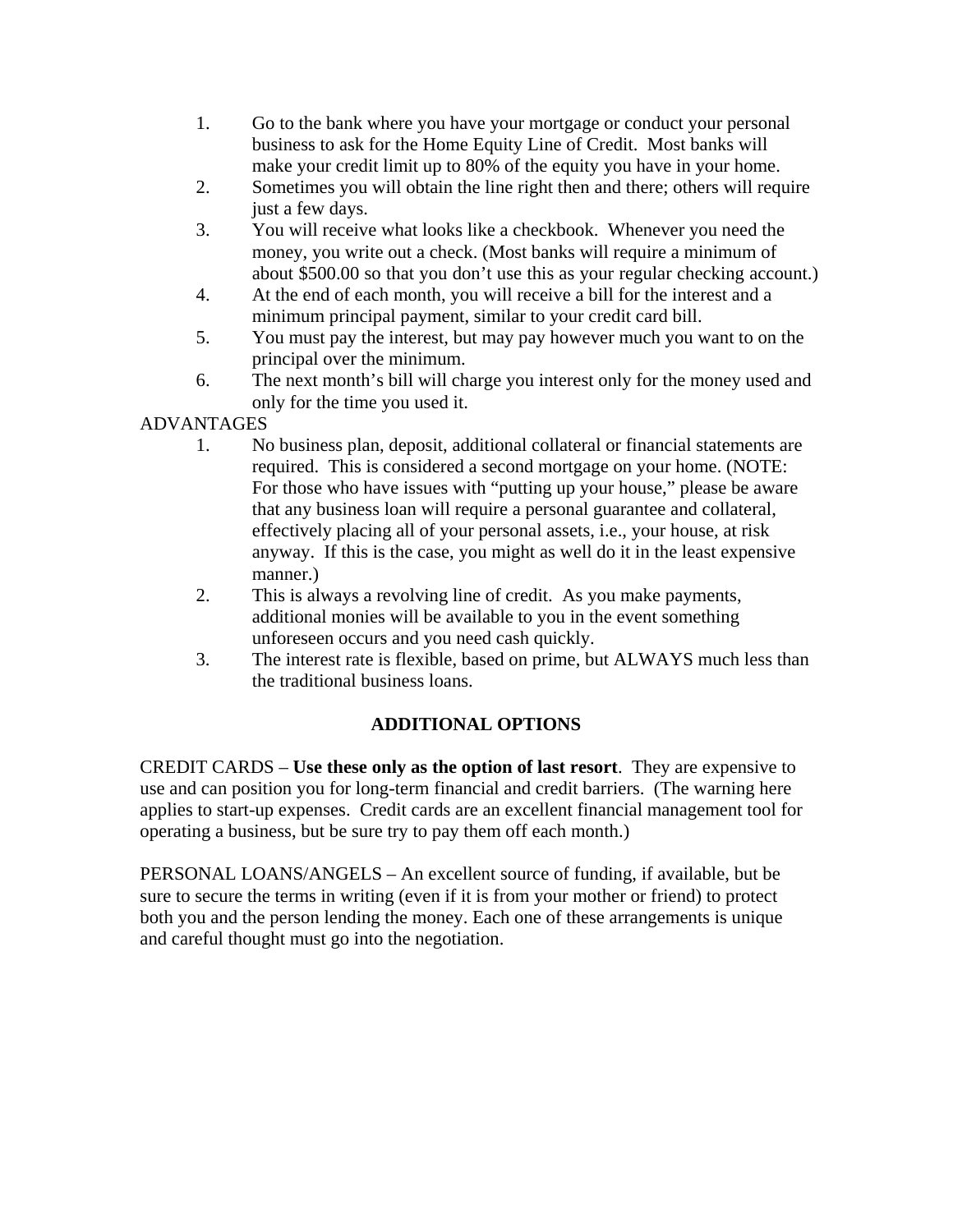### **Microloan Program**

**www.sba.gov/financing/sbapartner/microloan.html**

The SBA microloan program makes smaller amounts of capital (up to \$35,000) available through SBA intermediaries. Although a borrower must prove credit worthiness and the viability of the business idea, collateral and other stringent requirements will be eased. The private, non-profit intermediaries received loans from the SBA with which to establish a local revolving loan fund. These organizations now re-lend the money to local entrepreneurs within their designated areas. Management and technical assistance may also be available. For information contact the intermediary lender in your area:

### Sources of Additional Publication & Information

Rutgers Small Business Development Ctr. 419 Cooper St. Camden, NJ 08102 856-225-6221

G.C. Dept. of Economic Development 115 Budd Blvd. West Deptford, NJ 08096 856-384-6930

NJ Dept. of Labor PO Box 110 Trenton, NJ 08625-0110 609-292-0306

NJ Economic Development Authority PO Box 990 Trenton, NJ 08625-0990 Entrepreneurial Training Institute 609-292-1800

Internal Revenue Service 970 Broad St. Newark, NJ 07102 1-800-829-4933 For Forms 1-800-829-3676

Southern NJ Development Council 900 Rt. 168 Suite D-4 Turnersville, NJ 08012 856-228-7500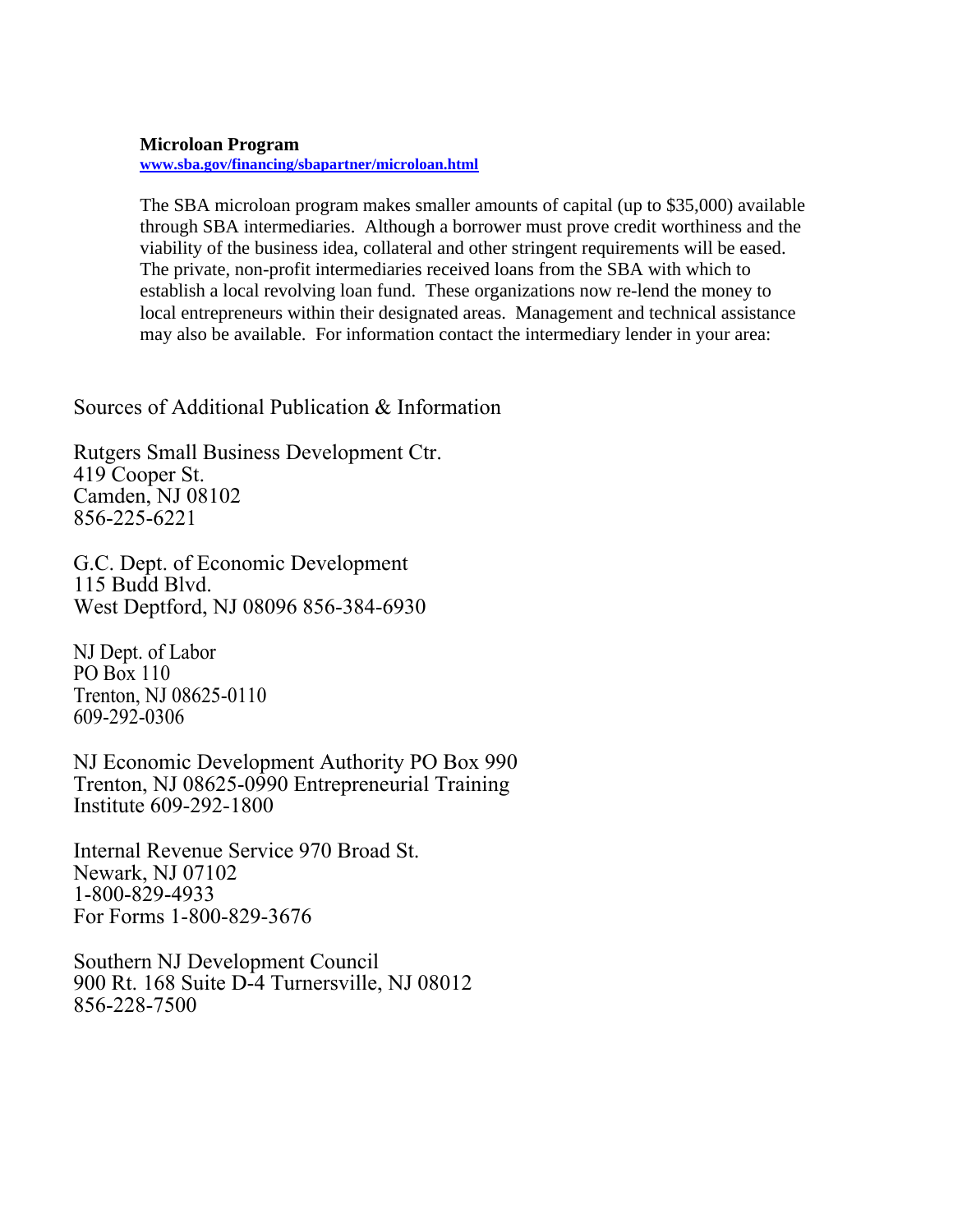# **TAX INFORMATION**

# **1. State**

Anyone establishing a business in New Jersey must register it for tax purposes. You may write to Taxpayer Services at:

> NJ Division of Taxation 50 Barrack St., 1st Floor Lobby Trenton, NJ 08695 800-323-4400

# **2. Federal**

Each employer must apply for an "Employer Identification" (Form SS-4). For Federal Business Tax Information contact the IRS office in your area or call 800-829-4933.

# **EMPLOYER INSURANCE**

1. If you open a business and hire at lease one (1) employee, you must register with the Division of Employer Accounts, NJ Department of Labor. For the appropriate forms and information, write to the Division which is located at:

> PO Box 913 Trenton, NJ 08625-0913 609-633-6400

2. You may obtain information regarding workers' compensation by contacting:

Division of Worker's Compensation NJ Dept. of Labor PO Box 381 Trenton, NJ 08625-0381 609-292-2515

- 3. Locally, there are a variety of licenses, permits, and fees required. Please refer to the addendum, listing most of these.
- 4. You must open a business bank account. You should go to the bank armed with your employer I.D. Number or your social security number, whichever is applicable. You will also need your fictitious name certificate.
- 5. If you anticipate having employees, you should:
	- A. Contact your insurance agents to obtain workmen's compensation.
	- B. Contact New Jersey Division of Wage and Hour at (609) 292-2337 prior to any employee beginning work.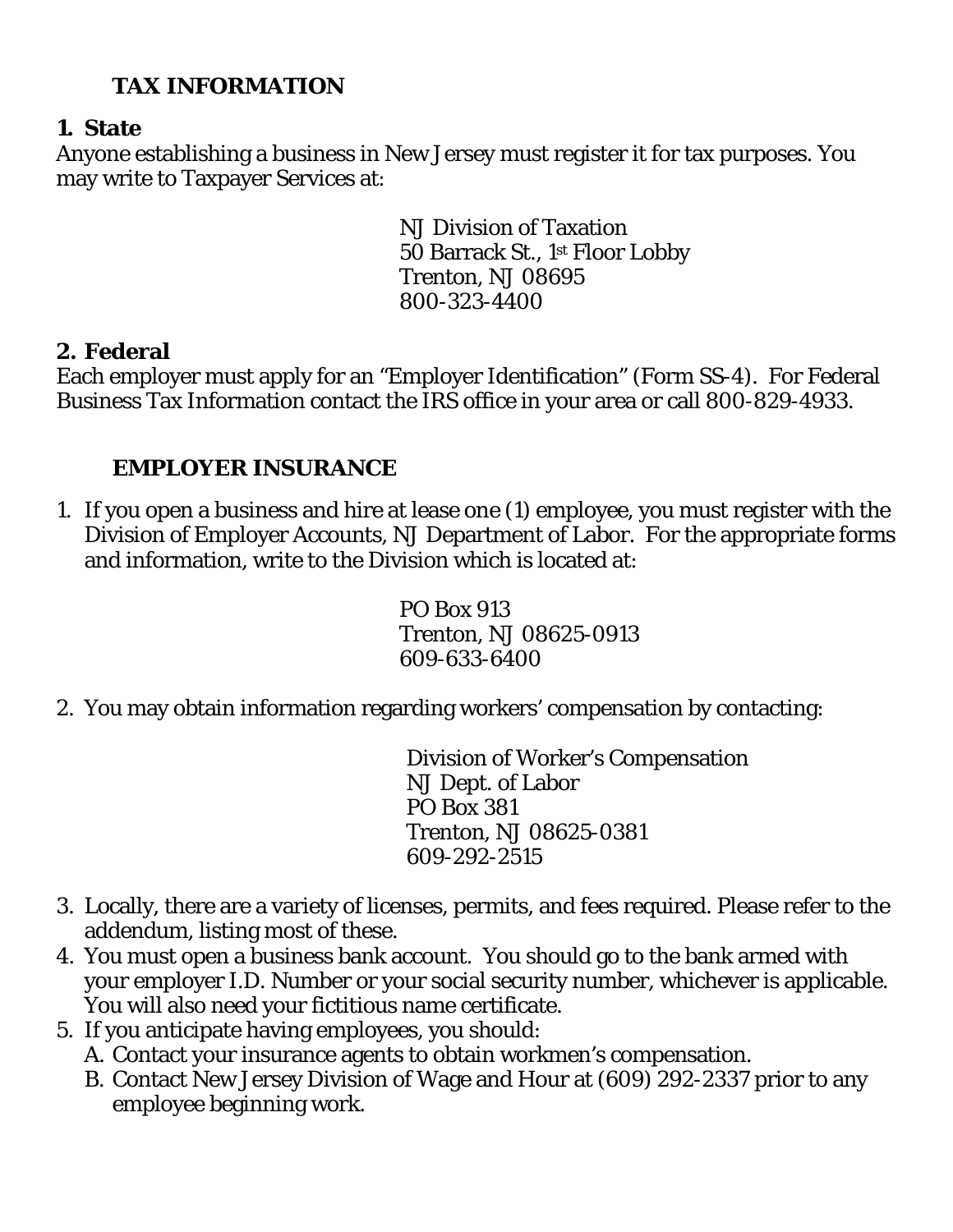# **DEALING WITH BANKS AND SIMILAR FINANCIAL INSTITUTIONS**

Banks require certain standard documents to make loans.

- a. Personal financial statements
- b. Financial statements of the business entity
- c. Copies of personal tax returns
- d. Copies of corporate tax returns (if applicable)
- e. Business Plan (Only with certain businesses will the bank need this from you)

The bank is trying to extract certain facts from the above documents. One of the primary concerns is your ability to repay the loan. The bank tries to assess whether there is an adequate cash flow to meet the periodic payments on the loan you are requesting. The secondary concern is the amount of collateral you have to back up the loan.

Your collateral protects the bank in the event that you should default on the loan. In all of your financial and tax reporting, it is important that the entire income you are receiving is recorded. It is also important to reflect all of the assets which this income purchases. The bank extracts these elements from your financial statements and tax returns and uses the information as its basis to make or deny a loan. If you have substantially understated either your assets or you income, there is a good possibility that the bank will not be able to grant you a loan when the necessity arises.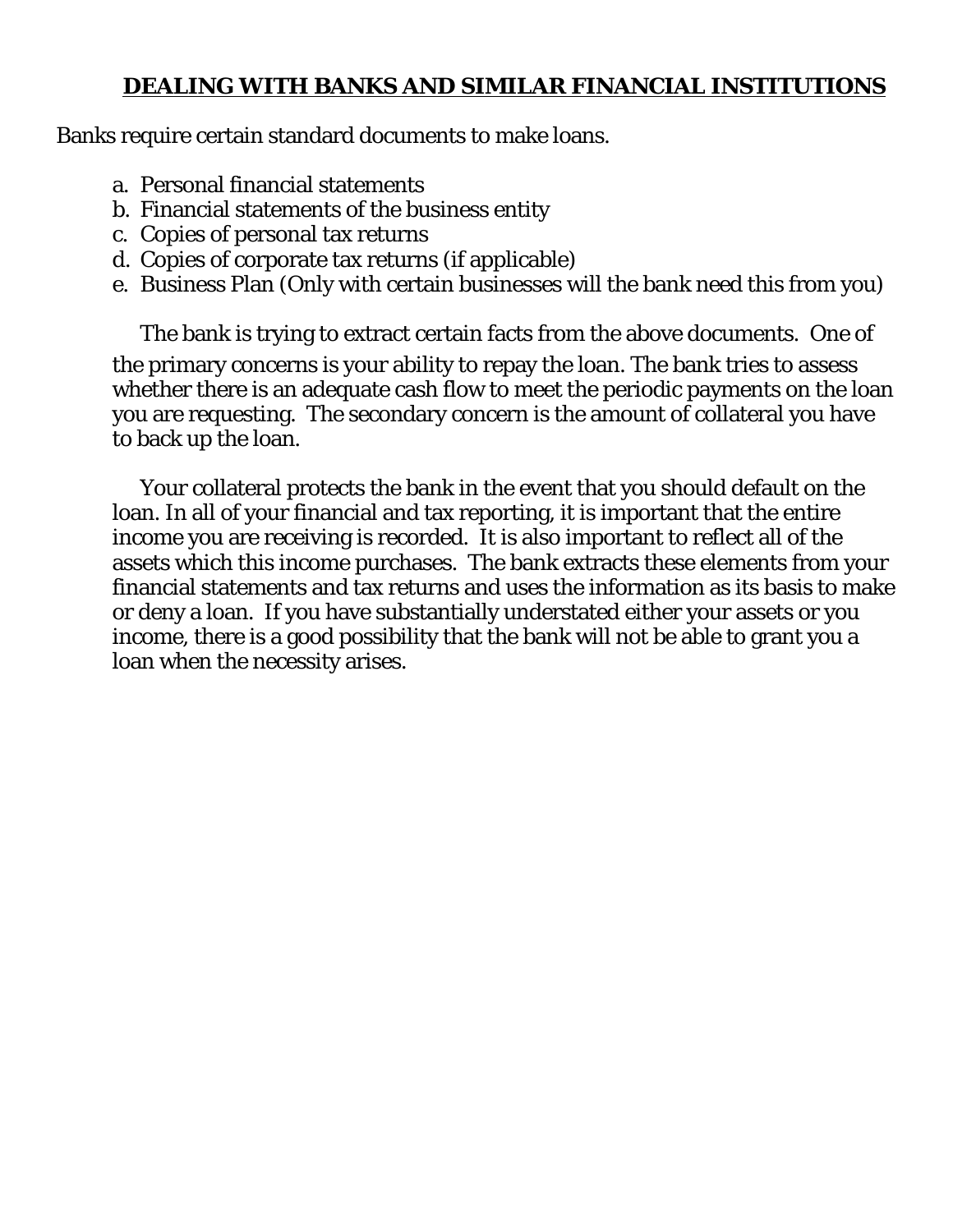# **PAYROLL**

Payroll is usually one of the biggest problem areas for a person going into business. The reporting requirements are complex and the penalties for failure to comply are very stiff. If you have fewer than 10 employees, it is usually cost effective to prepare you payroll manually. The tools you will need are: payroll-withholding chart, a payroll book that allows you to record the person(s) being paid on an ongoing basis and the check. You should keep in mind that each employee must be provided a record of his or her gross pay, the amount each deduction and the net pay each time you prepare payroll. You must also comply with the requirements of the Sate and Federal wage and hour laws.

If you are going to have 10 or more employees it might be wise to consider having your payroll prepared by a commercial payroll service. These services reduce your work dramatically and are very accurate. However, nothing is without its price. It is often cost effective to have your payroll prepared by a computer service when you have 10 employees or more.

Reporting requirements are very detailed. You should check with your accountant to determine which reporting requirements apply to you. Some companies provide benefits to employees, which require special reporting. Examples are meals and tips. Additionally, if your business will rely on subcontractors or outside support services still different rules apply. At a minimum, you will need to file the following forms.

# **FINANCIAL STATEMENT, BUDGETS, ETC.**

You should prepare a budget of the income and expenses you expect your business to have. This is a useful tool; even it is only preliminary in nature. Budgets are not meant to be cast in "concrete". As you work within your budget framework, you will find the need to modify various categories. This is perfectly normal. However, even as your budget is changed and re-arranged it is providing you with information you need to operate.

Proper financial statements let you monitor your actual revenue and expenses. These statements should be prepared by an Accountant. It is absolutely essential that elements of revenue, expenses, assets and liabilities be recorded properly. If financial statements are not prepared properly, you may be making financial decisions based on erroneous or inaccurate information.

The comparison of your actual results to your budget expectations provides you with a yardstick to measure how your business is doing. If you scrutinize the information these tools are providing, you will be able to make adjustments in the way you spend money, advertise and procure business, and have a greater understanding of why you are making a particular decision.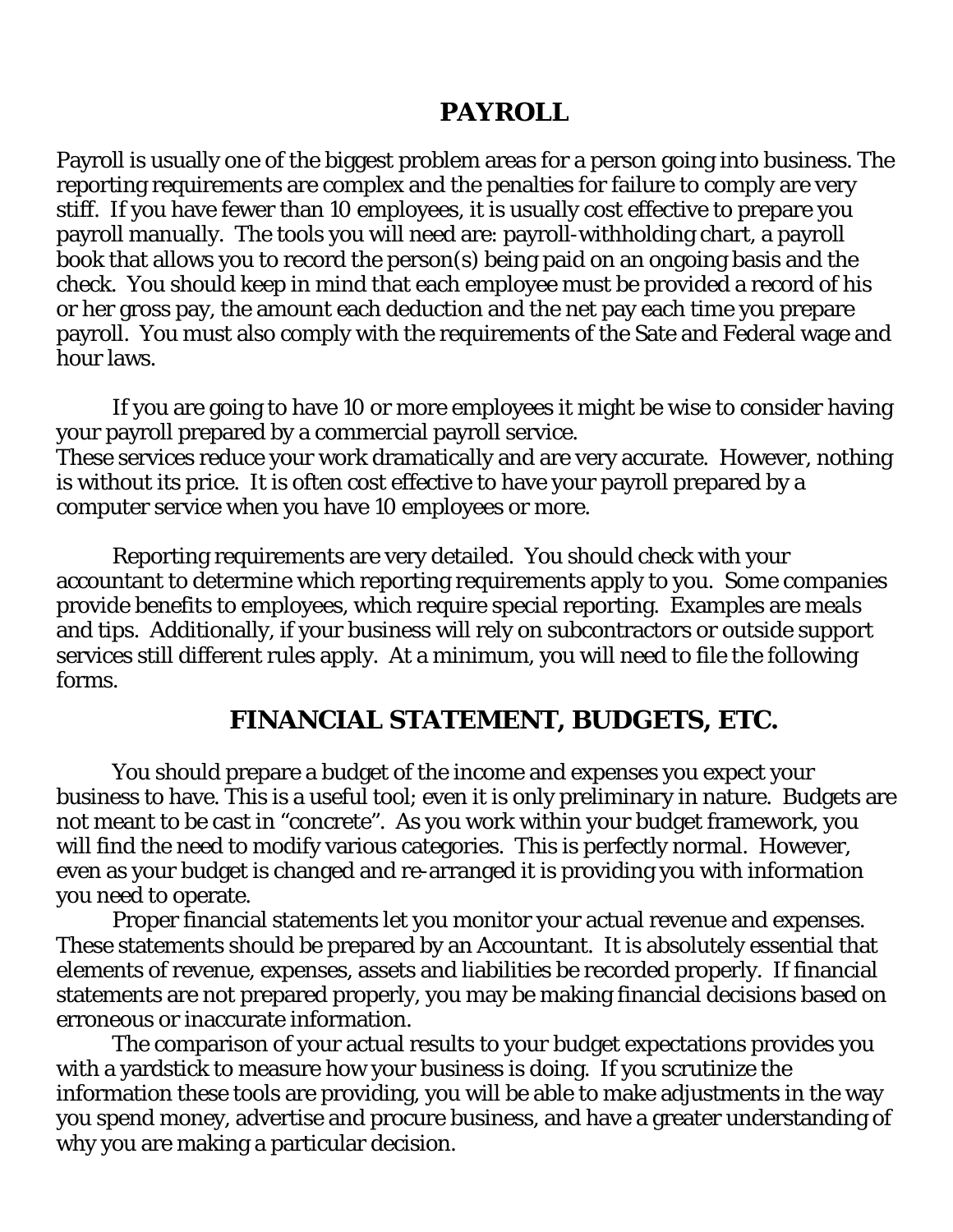# **ACCOUNTING RECORDS**

Accounting records come in various forms. They range from nothing more than a check stub to very elaborate journal systems. The ideal accounting system for the small business lies somewhere between these extremes: One of the most useful, and also simple, systems which have been devised for manual record-keeping is the "one-write" system. These systems are produced by various manufacturers and are readily available. Their cost is not prohibitive and the resulting records provide the proper detail and are easy to work with.

The one-write disbursement system provides a journal page and a check with a carbon strip on the back. As the check is written, the basic elements of the journal are produced. These include the check number, a record of the person or organization being paid, and the amount of payment. After the check is removed, the expenditure can be allocated to appropriate journal columns. One-write disbursements can be expanded to include provisions for payroll, accounts payable, job cost tracking, computer input and various other alternatives. Your Accountant can help you make the right decision of which one-write system, with or without modifications, is right for you.

Some businesses will require a one-write receipting system. This type of system allows you to produce a customer receipt while recording payment and producing a journal. This system operates under exactly the same principle as the one-write disbursement system. Provisions can also be added for accounts receivable recordkeeping, job cost record-keeping, etc. Once again, you should seek the help of your Accountant to select which system is appropriate for your needs.

### A. State of New Jersey

- 1. Form NJ 500 state withholdings tax
- 2. Form WR 30 state wage reporting form
- 3. Form UC 27B state unemployment compensation
- 4. Form NJ w-3 reconciliation of gross tax withheld
- 5. W2's wage & tax statement

### B. Federal

- 1. Form 941 employers quarterly federal tax return
- 2. Form 508 depository cards federal unemployment taxes
- 3. Form 501 depository cards federal employment taxes
- 4. Form 940 employers annual federal unemployment tax return
- 5. Form W-3 transmittal of income & tax statements
- 6. Form  $W-2$  wage & tax statement
- 7. Form 1099 statement for recipients of income

There are many combinations of the above that must be filed within time spans which are not mentioned above. The above list is meant to provide you with a basic understanding and reference to the forms that must be filed.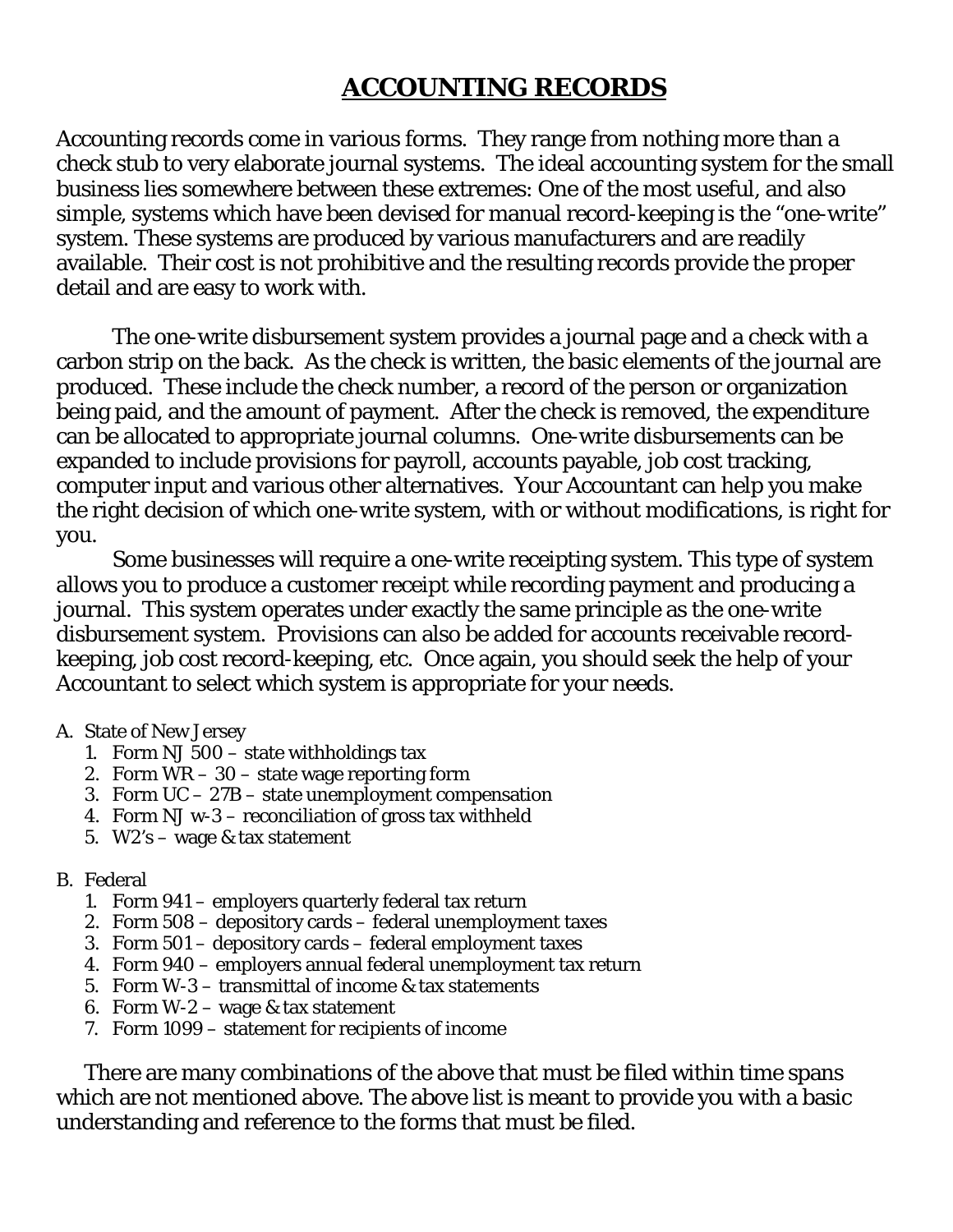# **RECORDS AND RETENTIONS**

**Retention Period in** 

**Years** 

Maintaining proper records and retaining them for the correct period of time is a very important element of managing your business. The following list is meant to show you the minimum records you must keep and the time they must be retained.

# **Description**

| <b>Accounting Records – General Ledger</b>                                                   |           |
|----------------------------------------------------------------------------------------------|-----------|
| <b>Sales Invoices</b>                                                                        | Permanent |
| Payroll Journal & Ledgers                                                                    | 7 years   |
| <b>Canceled Checks</b>                                                                       | Permanent |
| Correspondence                                                                               | 7 years   |
| <b>Cash Receipts &amp; Disbursements Journals</b>                                            | 1 year    |
| <b>Accounts Receivable Records</b>                                                           | Permanent |
| <b>Accounts Payable Records</b>                                                              | 7 years   |
| <b>Supplemental Accounting Data (Daily cash</b>                                              | 7 years   |
| reports, remittance advice bank deposit slips,<br>vendor's invoices & petty cash slips)      | 7 years   |
| <b>Tax Returns &amp; Related Documentation</b>                                               |           |
| <b>Monthly or Periodic Financial Reports</b>                                                 | Permanent |
| <b>Current Legal Documents (Lease, insurance</b><br>policies, special contracts, partnership | 7 years   |
| agreements, etc.)                                                                            | Permanent |
| Personnel Data (applications & contracts                                                     |           |
| former employees)                                                                            |           |
| Personnel Data (applications & contracts<br>present employees)                               | 7 years   |
| Miscellaneous (partnership or corporate<br>meeting files, annual & special meetings)         | Permanent |
|                                                                                              | 7 years   |

# **GENERAL REQUIREMENTS OF EACH MUNICIPALITY IN GLOUCESTER COUNTY FOR OPENING A SMALL BUSINESS**

Each municipality has specific zoning requirements for business. For a municipality's requirements, you should contact the zoning board or construction code official in that municipality.

You must also have a Mercantile License. These licenses must be renewed annually. Each municipality's licensing requirements vary as to cost and the types of businesses that are to be covered.

The following pages list the twenty-four municipalities including their addresses and telephone numbers for Gloucester County. Please contact them for specific information.